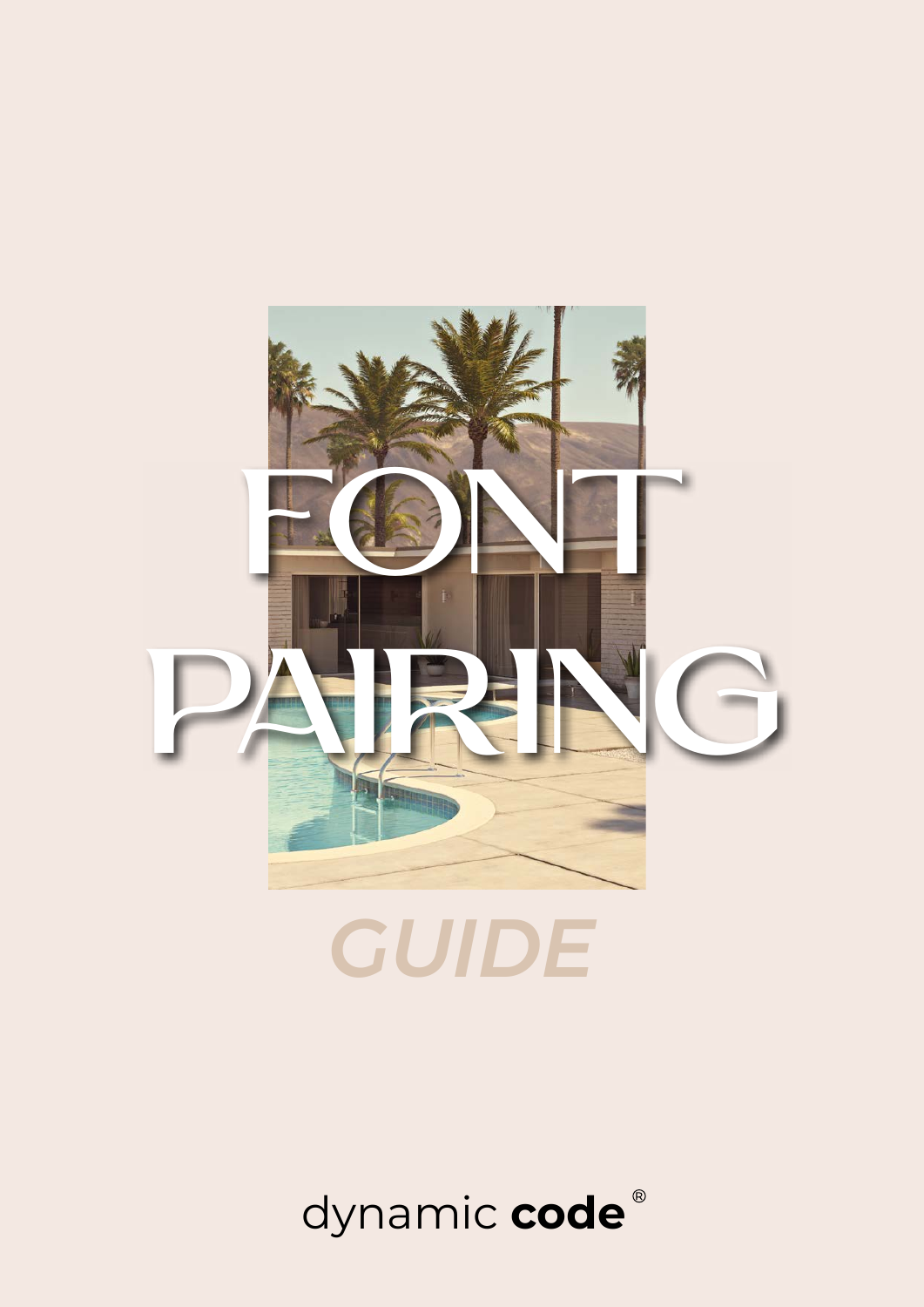Favourites

### BRA. ND<br>VD Wography

ABCDEFGHIJKIMNOPQRSTUVWXYZ abcdefghijklmnopgrstuuwxyz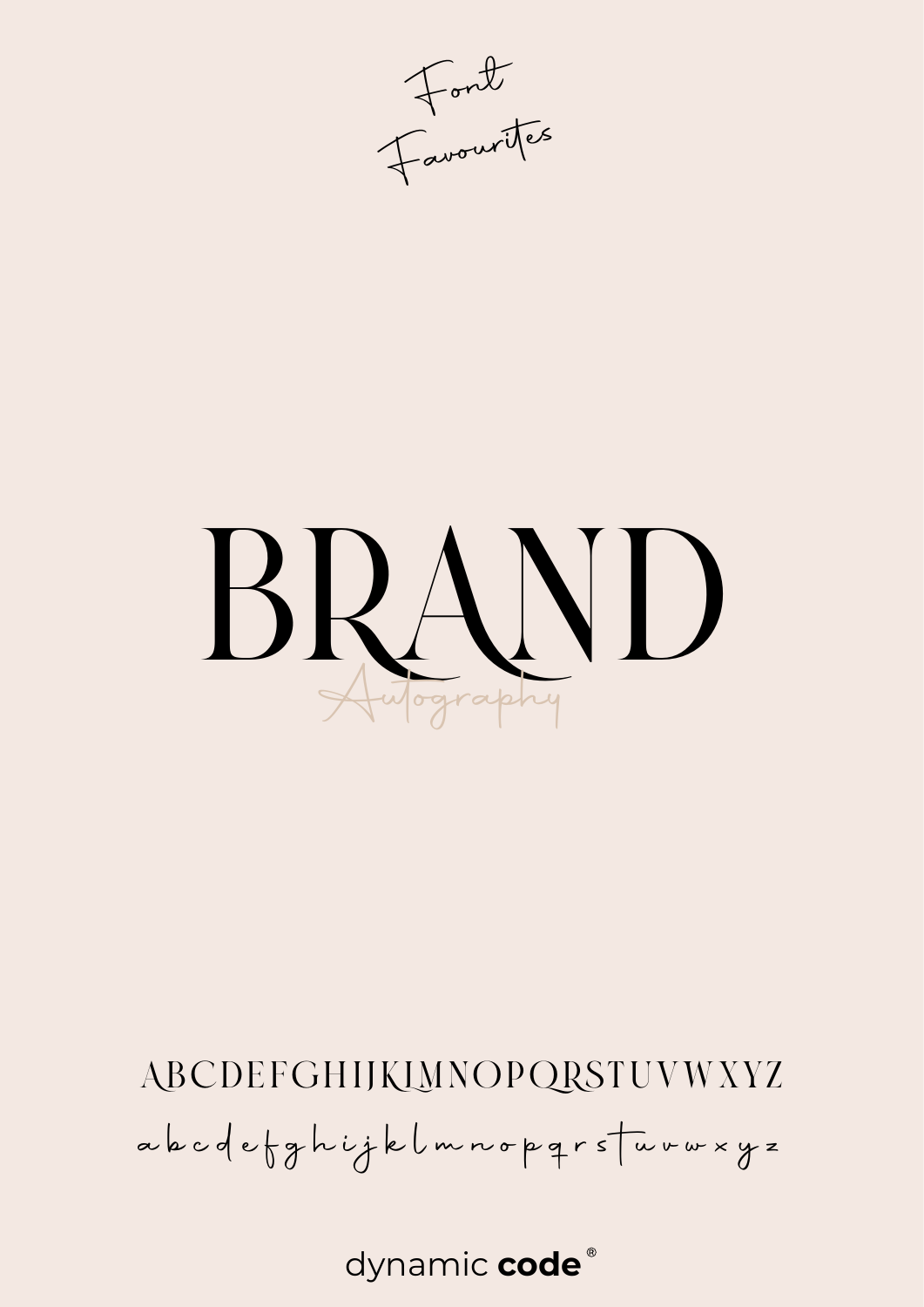Favourites

# Granger Gotham T

#### **ABCDEFGHIJKLMNOPQRSTUVWXYZ** abcdefghijklmnopgrstuvwxyz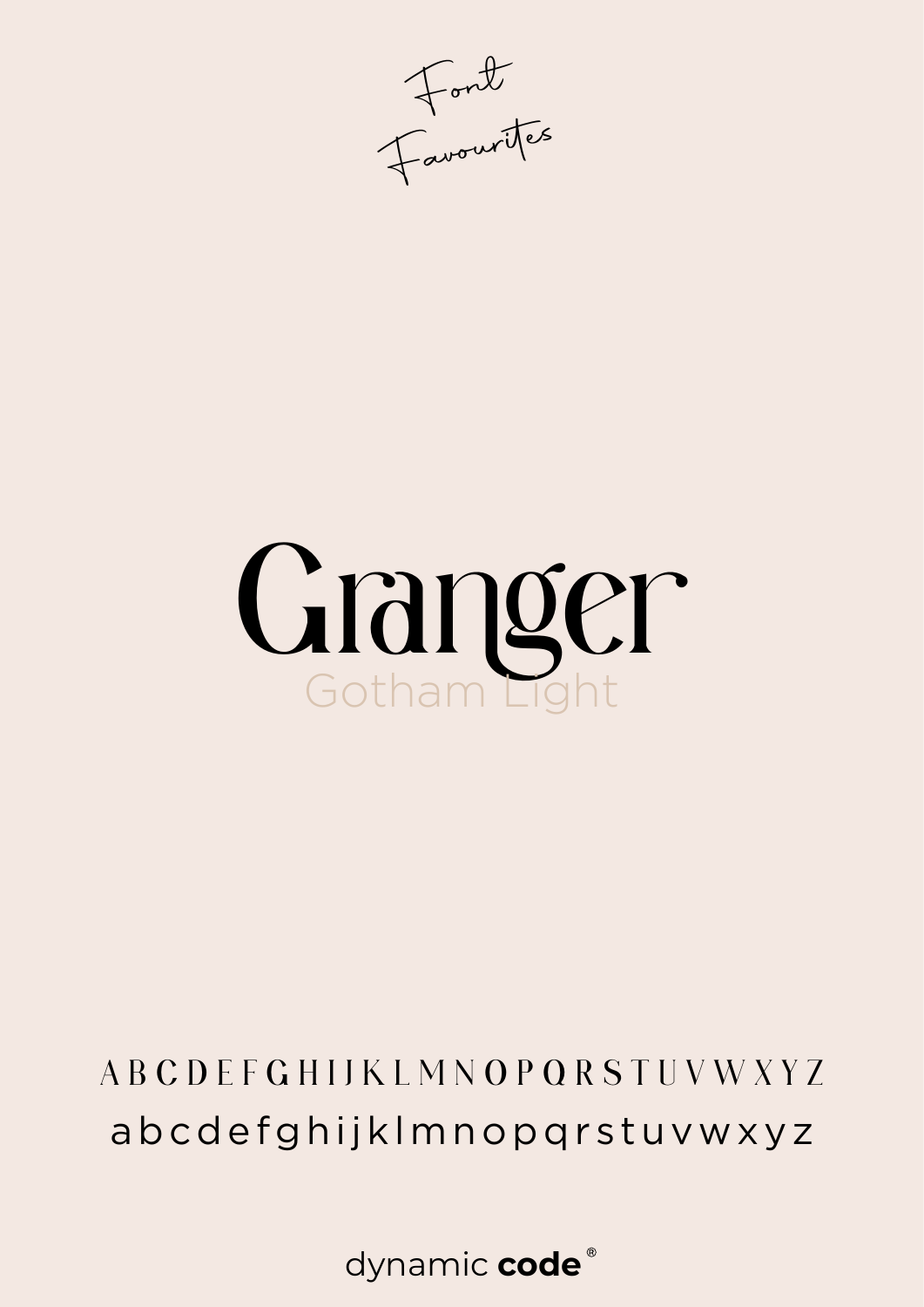Favourites

## DREAM TO **RERICH** Gotham XLight

#### ABCDEFGHIJKLMNOPQRSTUVWXYZ

abcdefghijkImnopgrstuvwxyz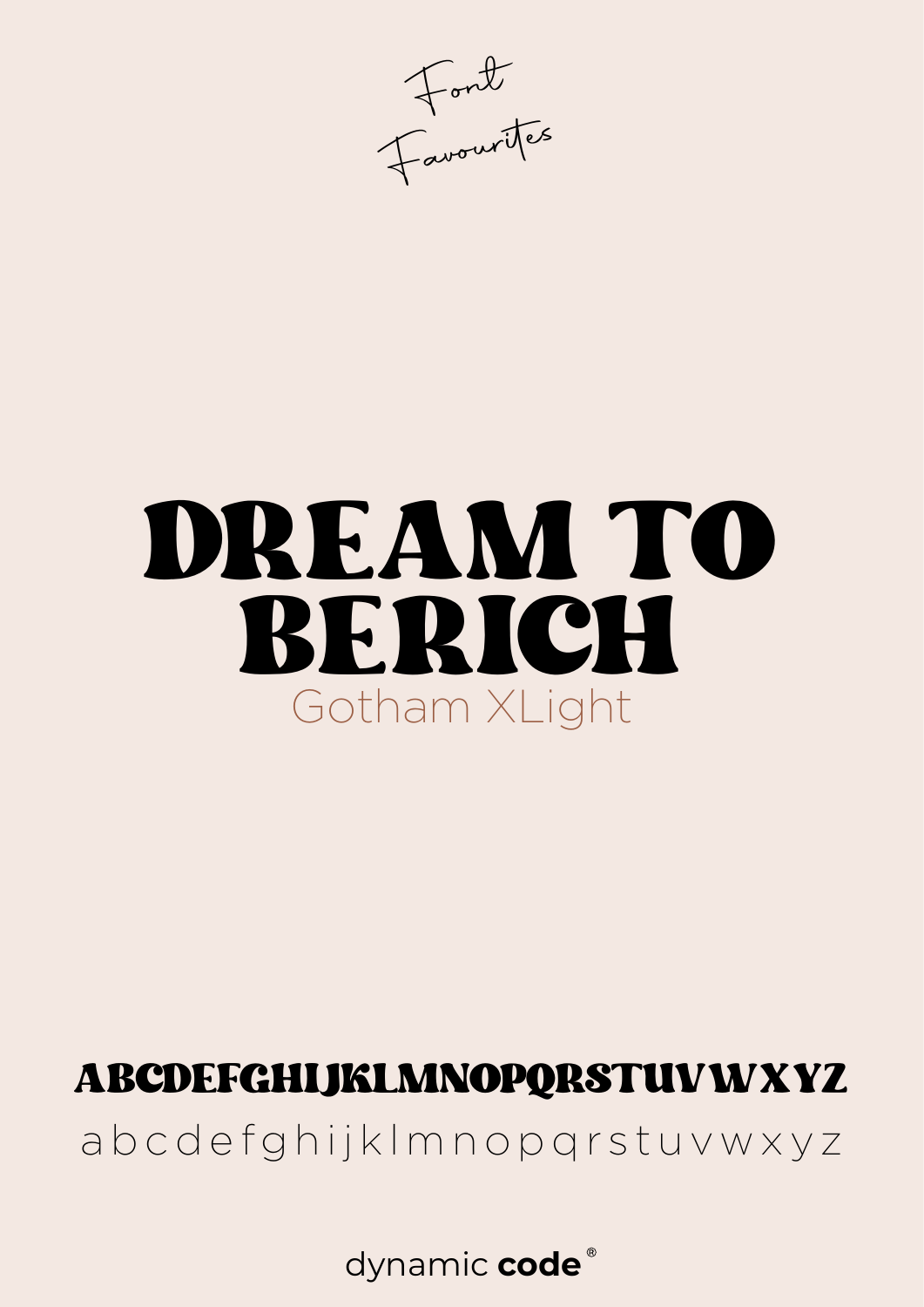Favourites



#### ABCDEFGHIJKLM-NOPQRSTUVWXYZ abcdefghijklmnopqrstuvwxyz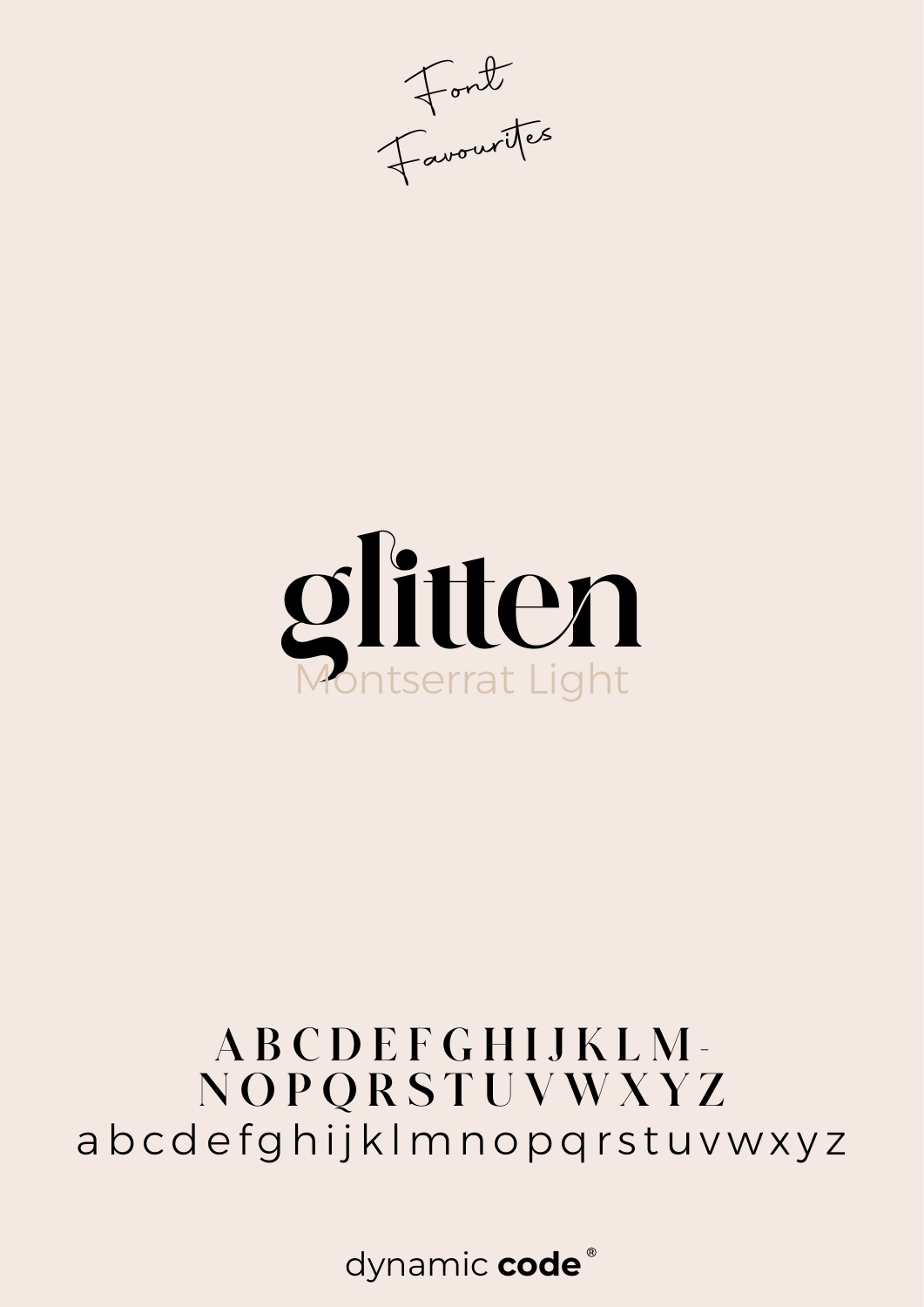Favourités

# SERENA **Big Caslon**

### ABCDEFGHIJKLMNOPQRSTUVWXYZ abcdefghijklmnopqrstuvwxyz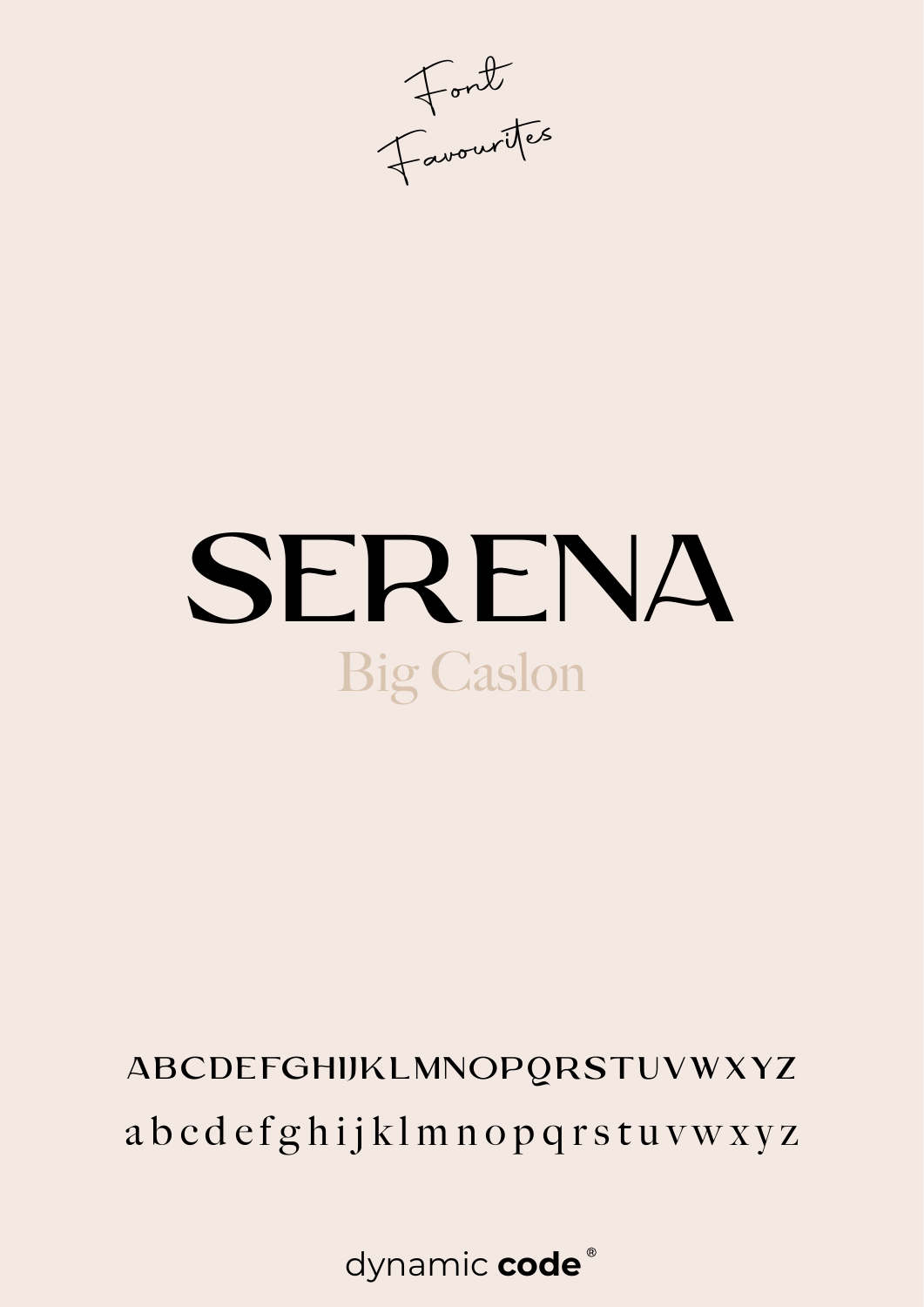Favourités

### COACHELLA

Lartfina

#### **ABCDEFGHIJKLM-**NOPQRSTUVWXYZ

abodef ghijtlmnopprstuvwyg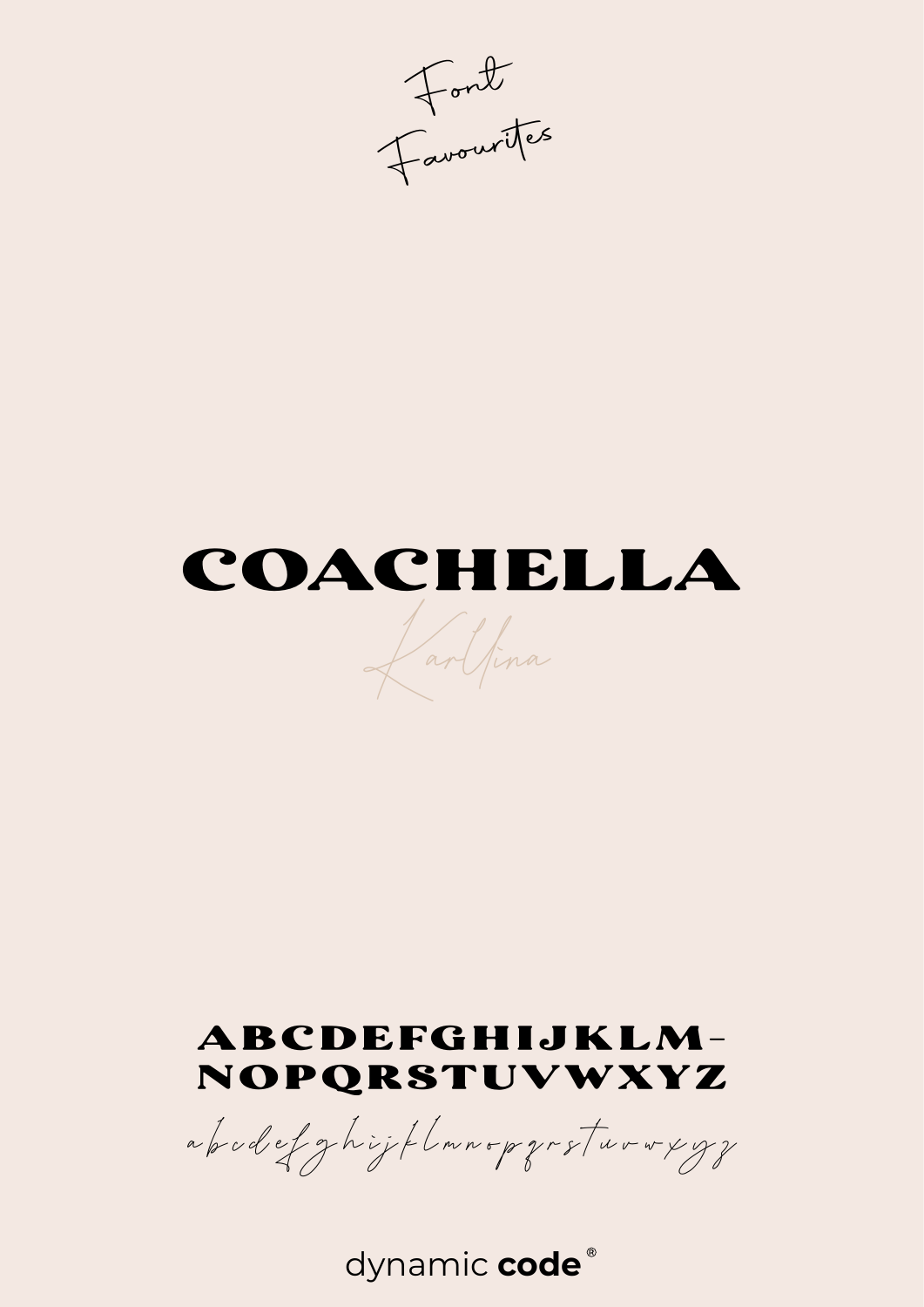Favourites

## CLEOPATRA Gruppo

### ABCDEFGHIJKLMNOPQRSTUVWXYZ abcdefghijklmnopqrstuvwxyz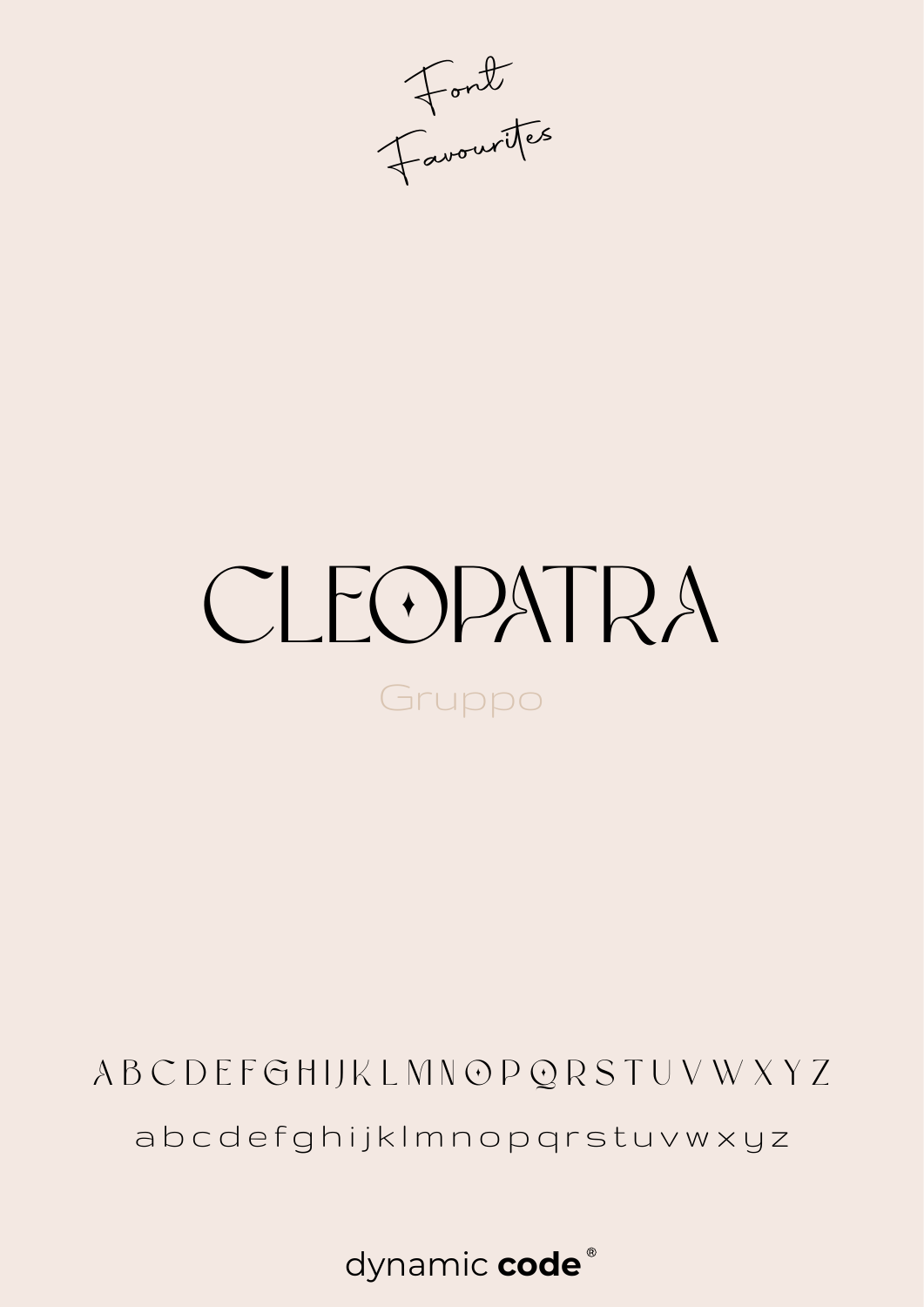Favourites

# fonde GILL SANS

#### ABCDEFGHIJKLMNOPQRSTUVWXYZ abcdefghijklmnopqrstuvwxyz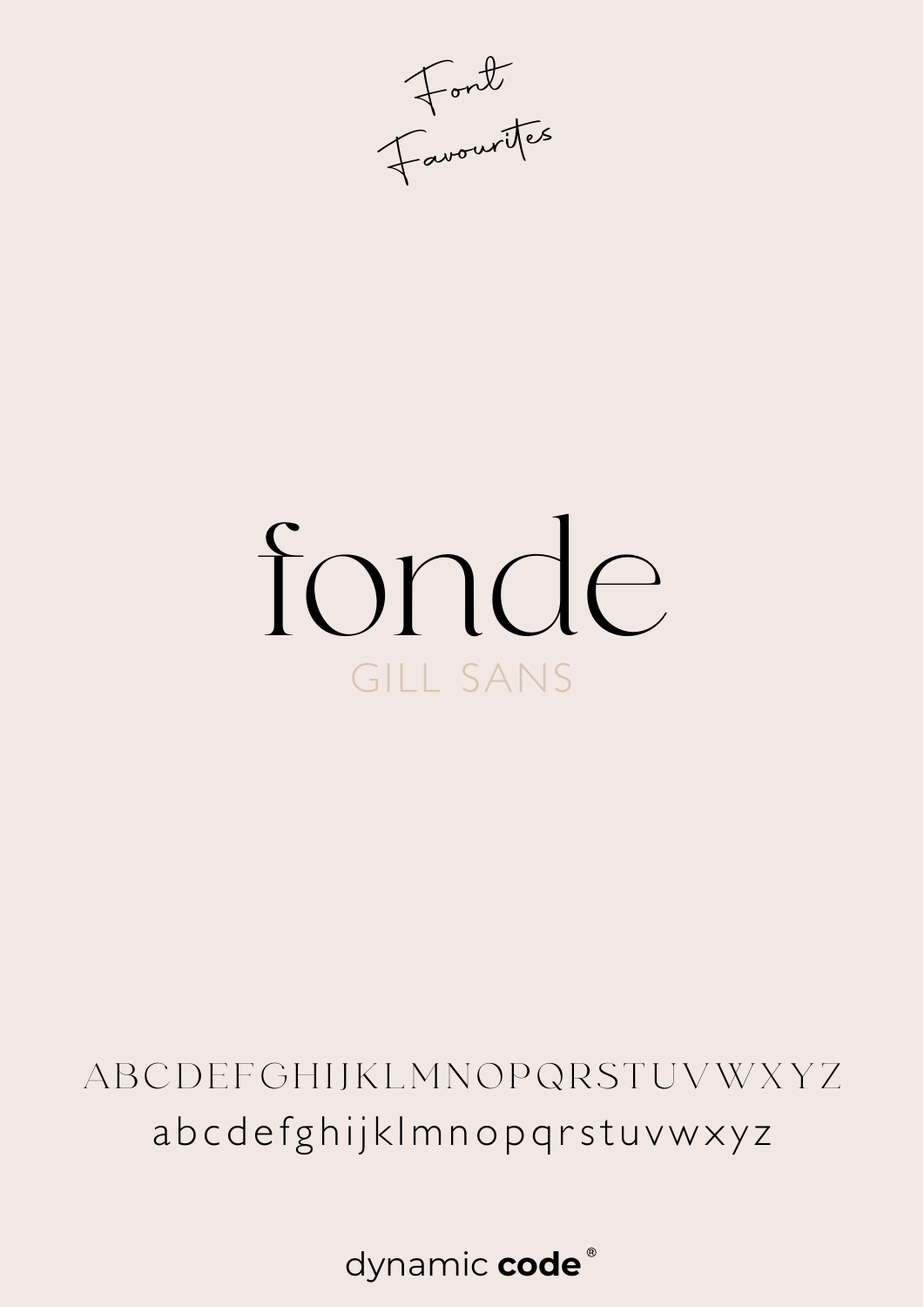



#### ABCDEFGHIJKLMNOPQRSTUVWXYZ

abcdefghijklmnopqrstuvwxyz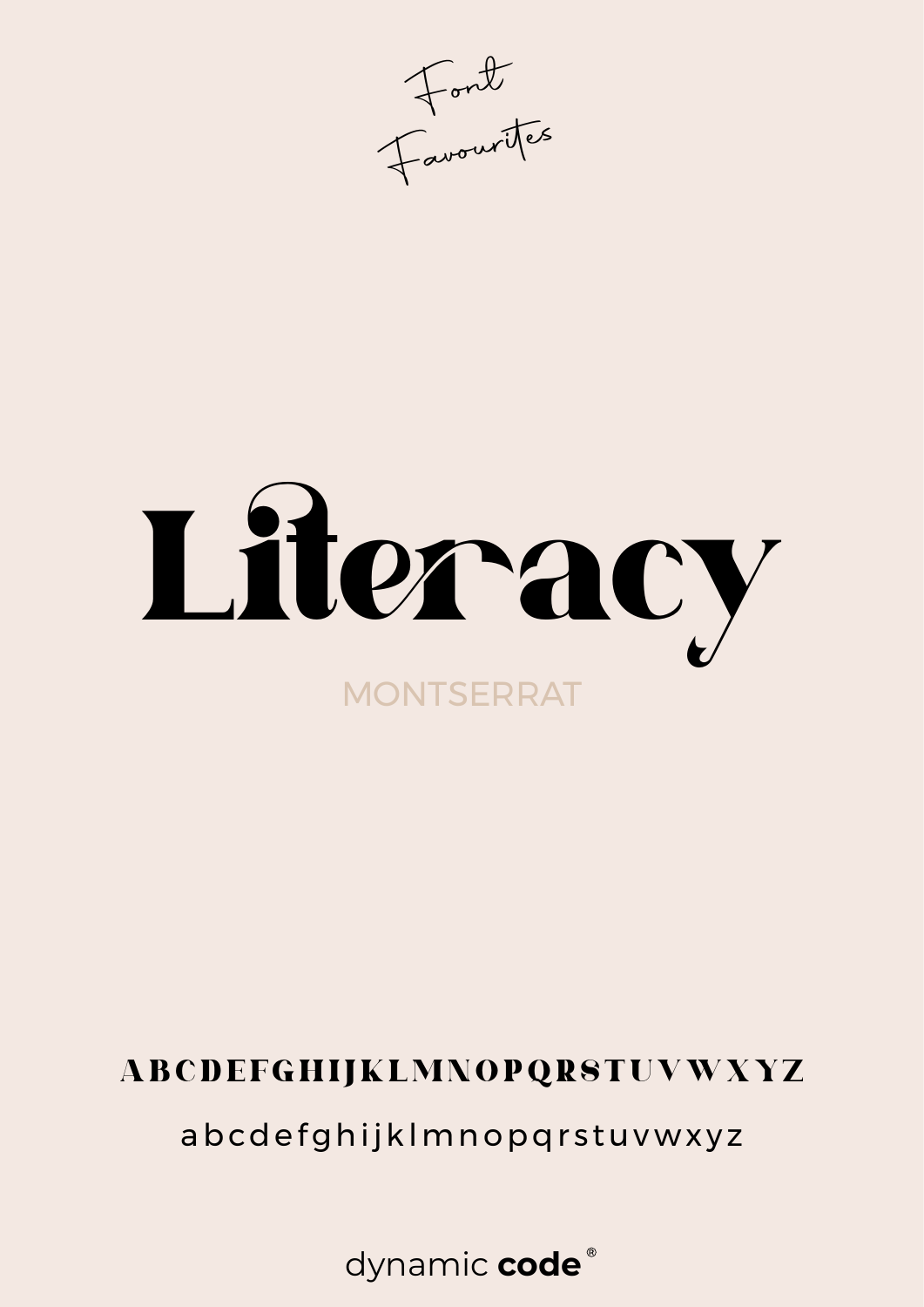Favourites

### VALENCIA **BIG CASLON**

#### ABCDEFGHIJKLMNOPQRSTUVWXYZ abcdefghijklmnopqrstuvwxyz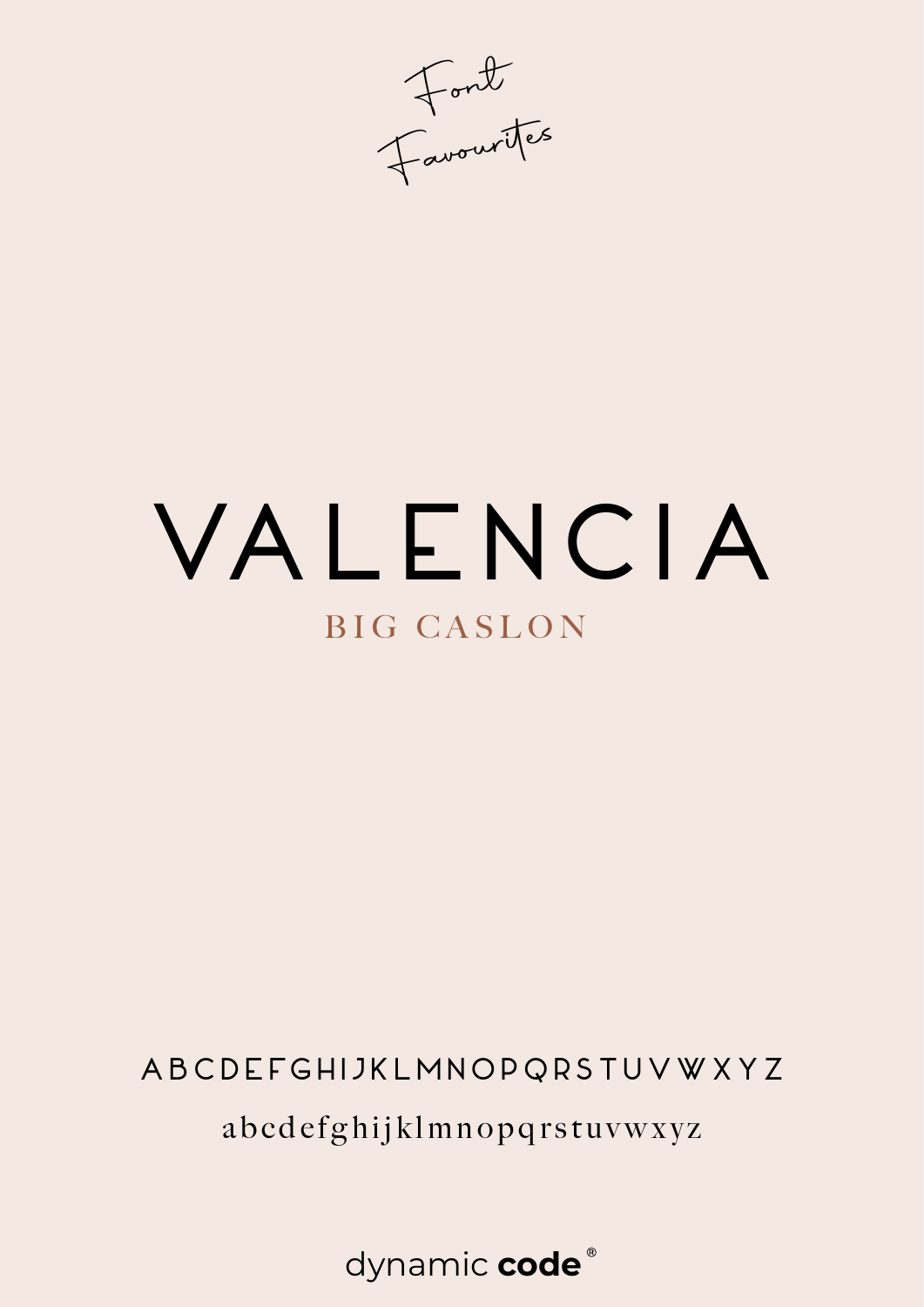Favourités

## **GHANDRA MONTSERRAT LIGHT**

#### ABCDEFGHIJKLMNOPQRSTUVWXYZ abcdefghijklmnopgrstuvwxyz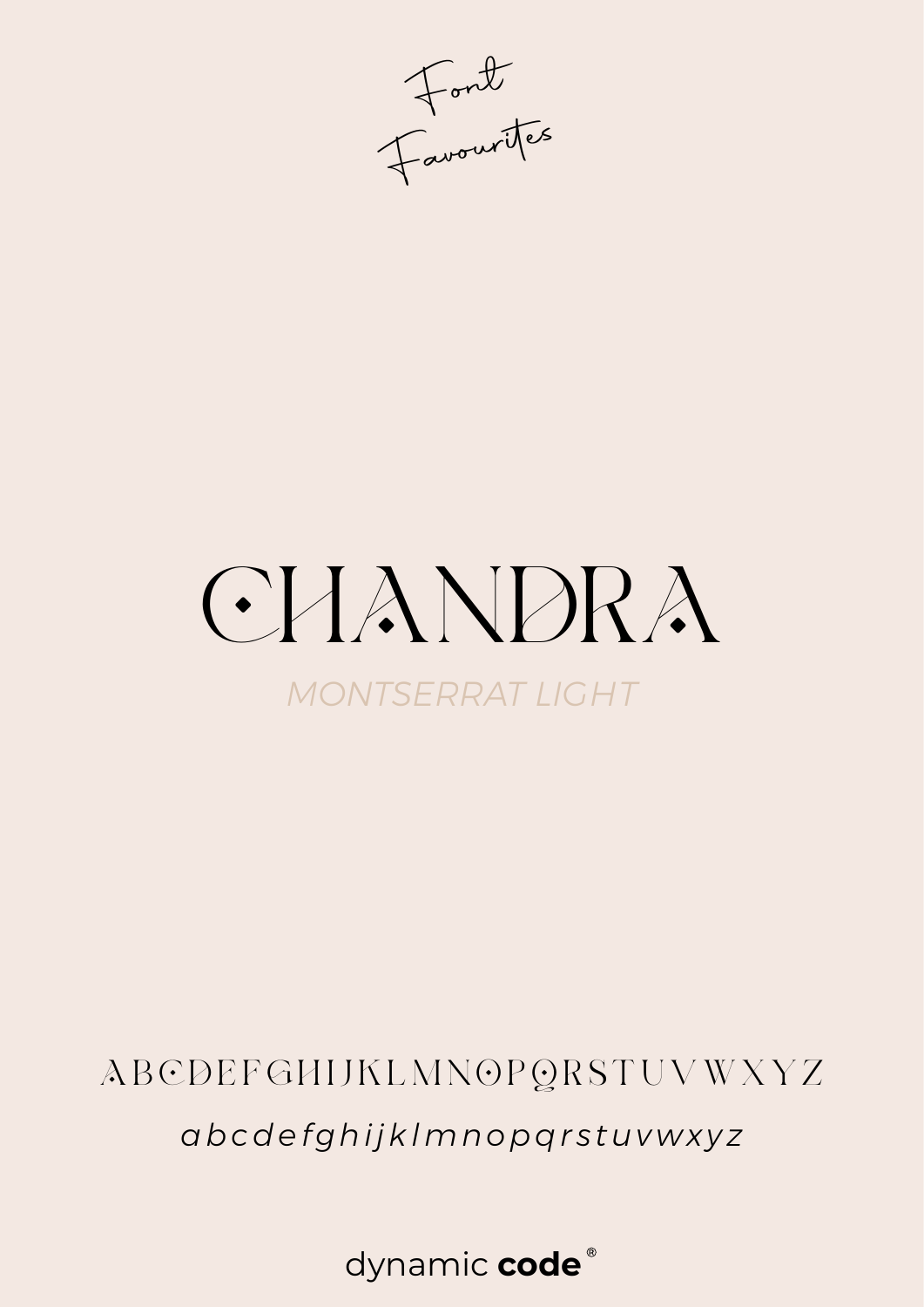Favourites

## NOMADS ACE SANS

#### **ABCDEFGHIJKLMNOPQRSTUVWXYZ**

ABCDEFGHIJKLMNOPQRSTUVWXYZ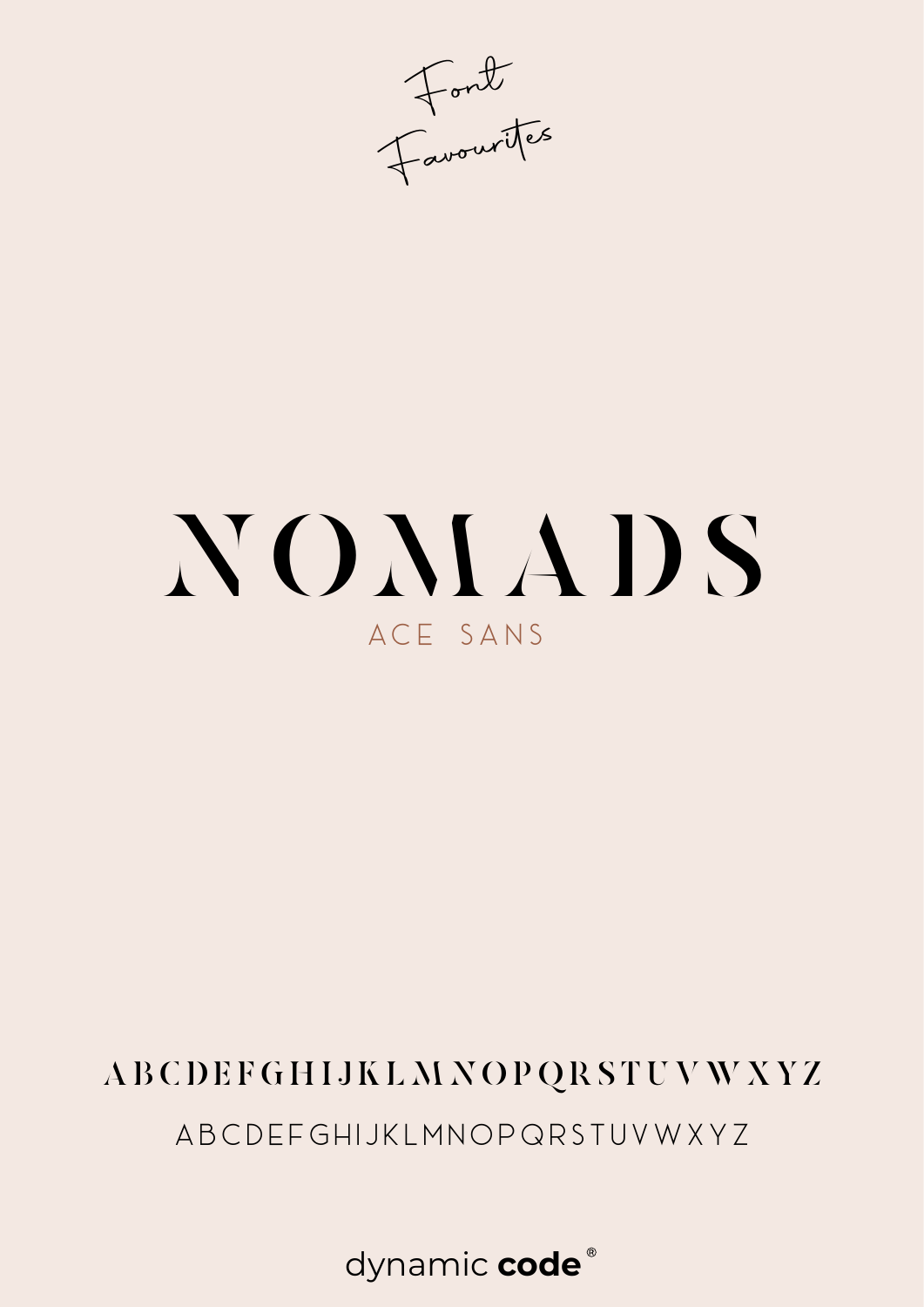Font

## BINCAL Autography

#### ABCDEFGHIJKLMNOPQRSTUVWXYZ

abcdefghijklmnopgrstuuwxyz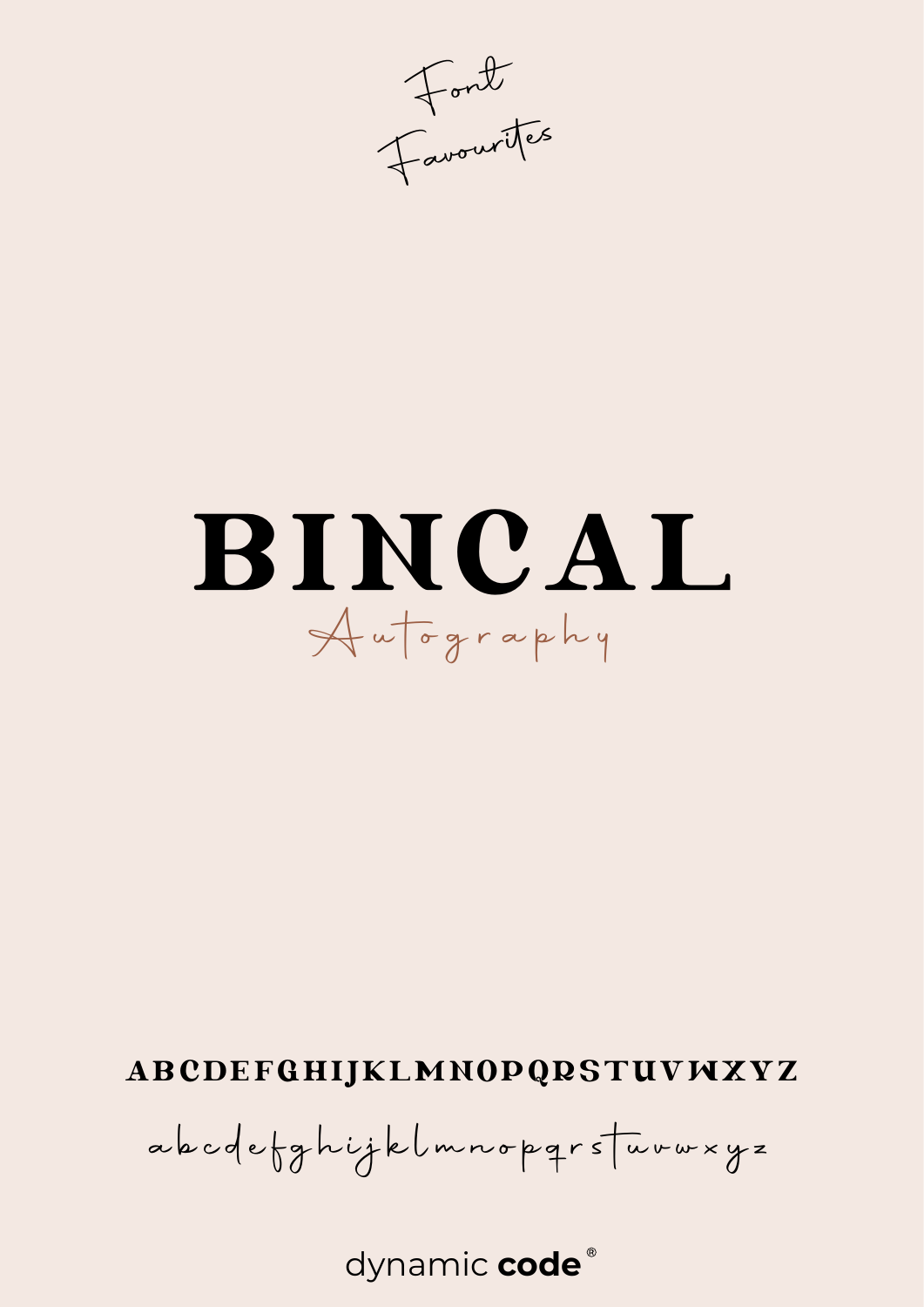Favourites

# MABOZ Montserrat Thin

#### ABCDEFGHIJKLMNOPQRSTUVWXYZ

abcdefghijklmnopgrstuvwxyz